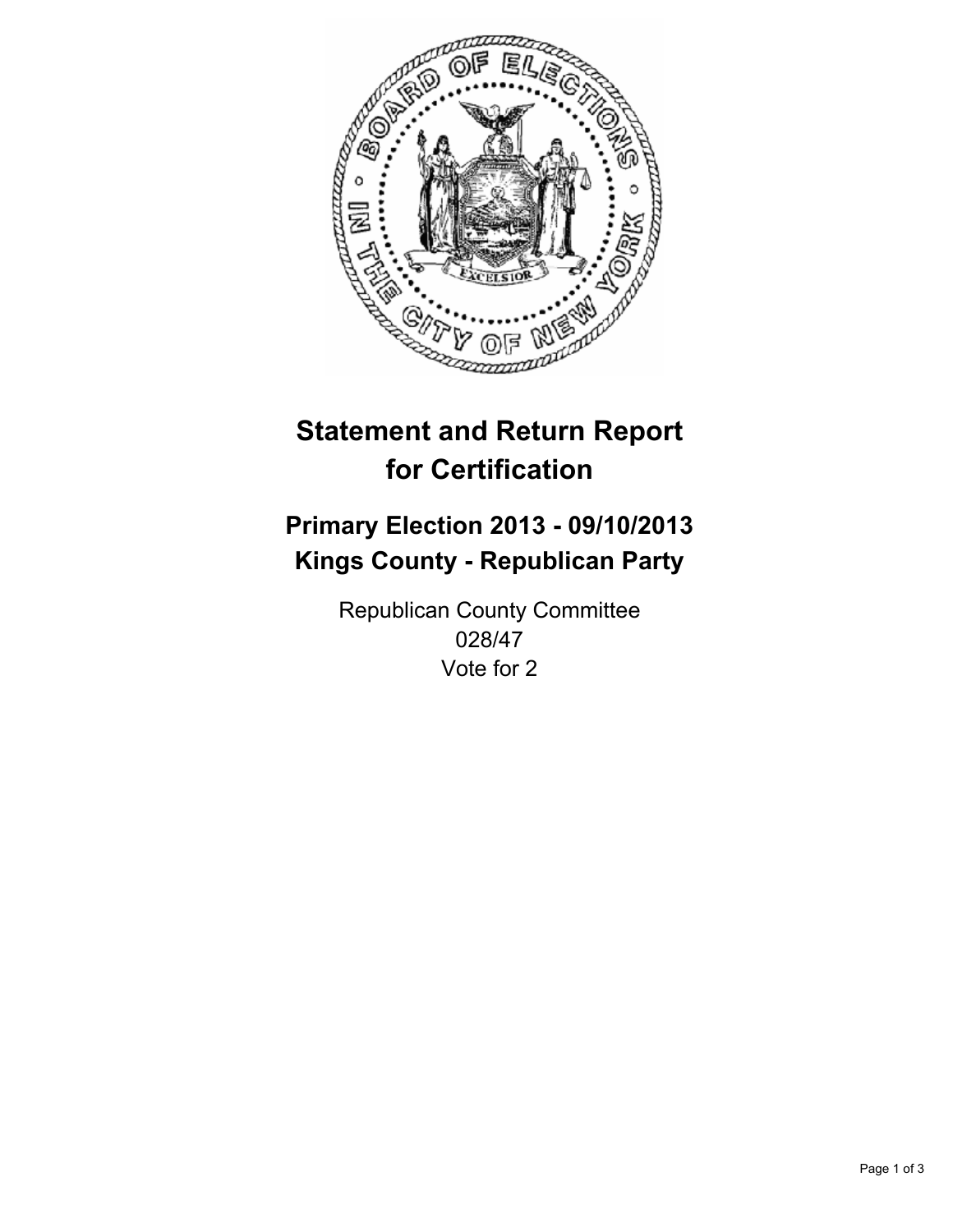

#### **Assembly District 47**

| 4        |
|----------|
| 2        |
| 0        |
| 0        |
| $\Omega$ |
|          |
| 4        |
| 4        |
| 5        |
| 14       |
|          |